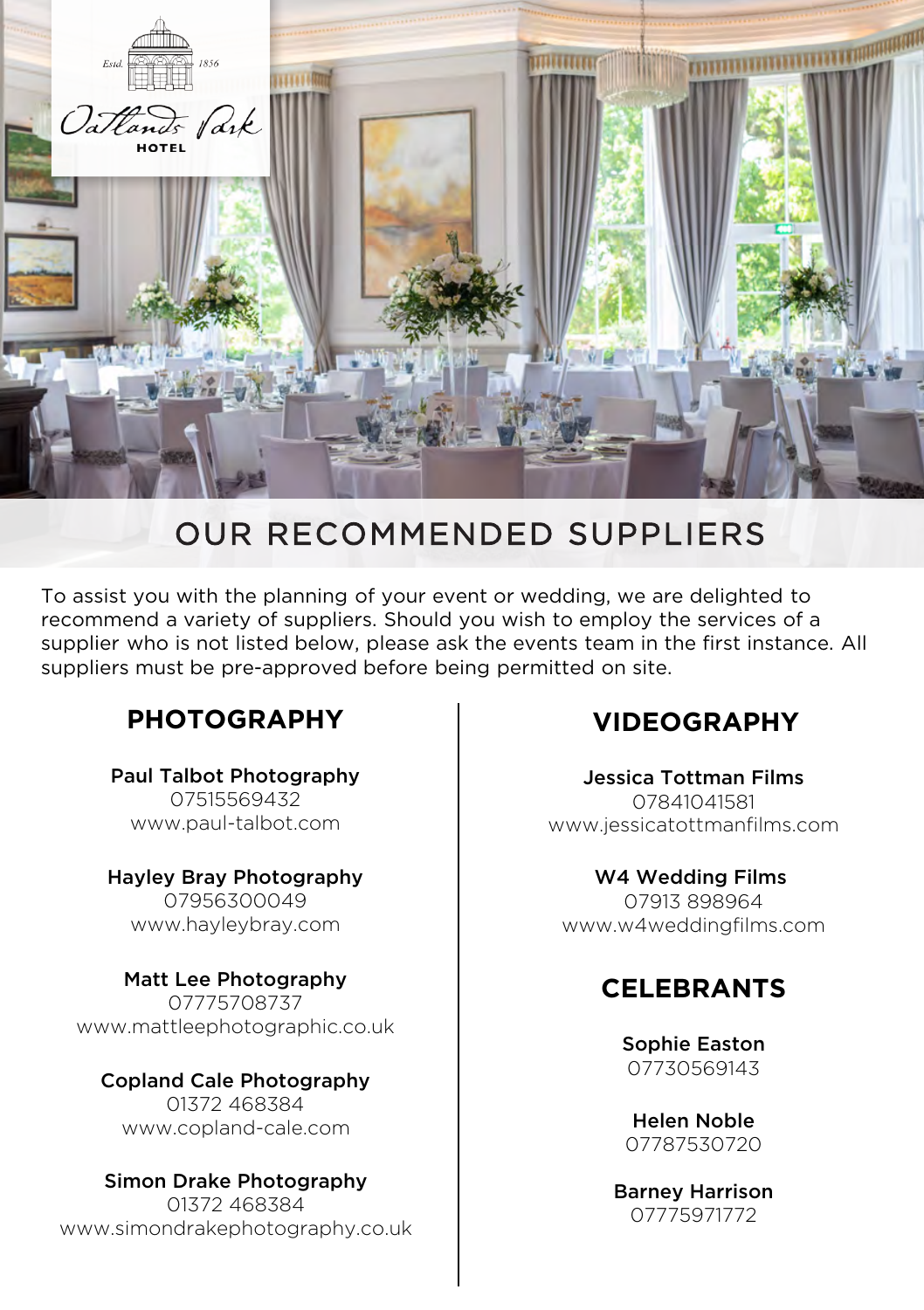

#### **CAKES**

Cakes and Drapes Jackie Burden 019322 25002 www.cakesanddrapes.com

Iced Innovations Erica Galvin 07833760983 www.icedinnovations.co.uk

Botanico Floral Cakes Naomi Burroughes 07793230996 www.botanicocakes.co.uk

Cake Girl www.cakegirllondon.co.uk

### **HIRE**

Alexandra Hire 01932 784445 www.alexanderhire.co.uk

> AV Hire Carl Wackan 01932 821800

UK Mobile Bars 01227 701042 www.ukmobilebars.com

### **DRESSES**

Surrey Brides 01932 846 812 www.surreybrides.co.uk

# **FLOWERS**

Flowers by Dawn Jennings 07939 411666 www.dawnjennings.co.uk

> Buds and Blooms 01372 466019 www.esherflorist.com

Dandini 01932 845 031 www.dandiniflowers.co.uk

### **DECORATION**

Chair Cover Dreams Maxine Cole 07947324064 www.chaircoverdreams.co.uk

Eastern Touch 07956916775 www.easterntouch.co.uk

Gayatri Wedding and Events 0208 9057122 www.gayatriweddings.com

Wed In Style 0208 9988687 www.wed-in-style.co.uk

### **TOASTMASTER**

Noel Thompson 07747 614710 www.noel-thompson.co.uk